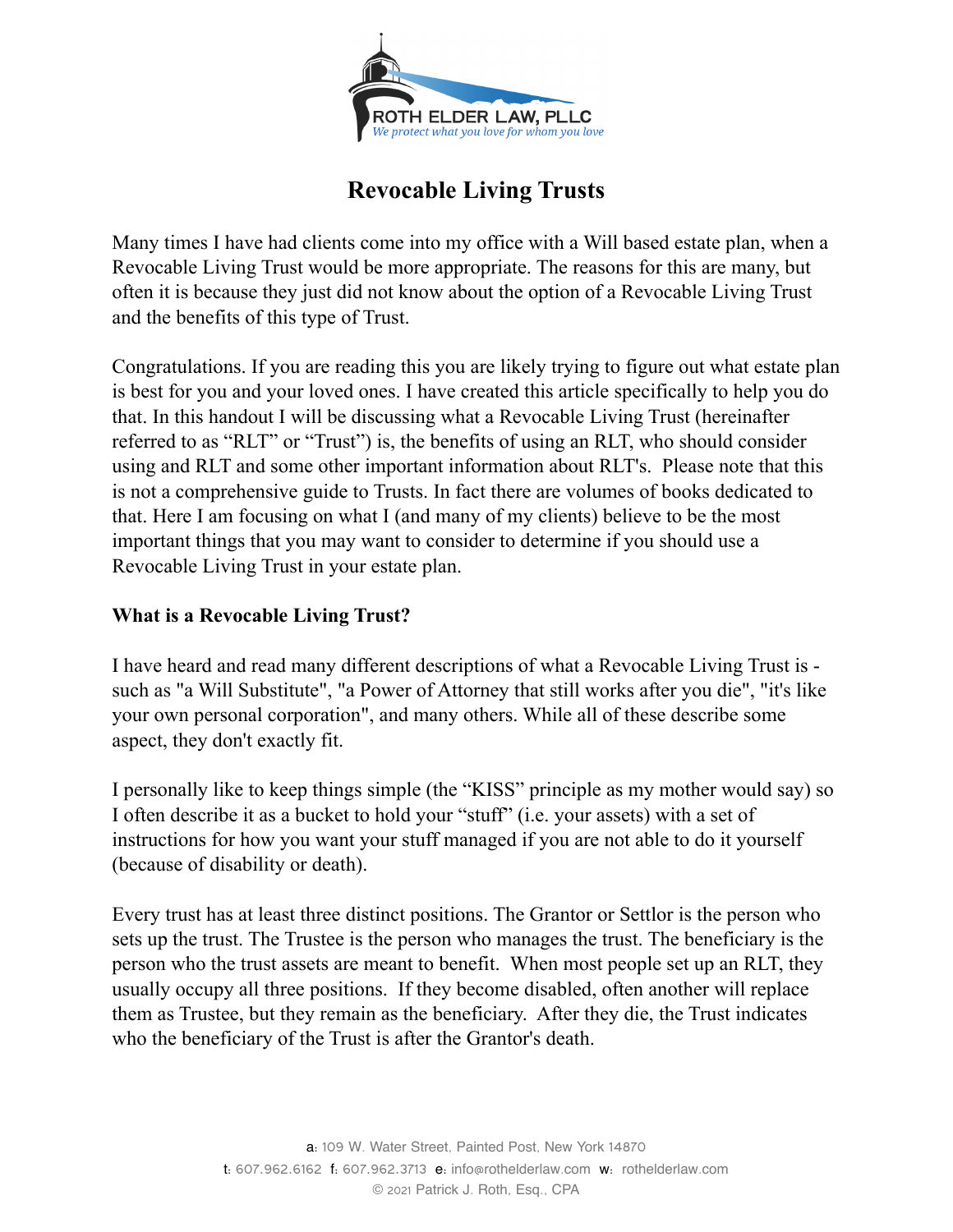

## **What are the some of the benefits of using a Revocable Living Trust?**

*Probate Avoidance*. One of the biggest benefits of using an RLT is the ability to avoid probate. Probate is the process after you pass away of "proving" your Will and appointing an Executor whose job is to collect assets, pay your valid bills, prepare and file reports and taxes, and ultimately distribute the remaining balance of your assets to your named beneficiaries. Probate is supervised by the Surrogate's Court and in many cases can be costly and time consuming. (In New York an estate must remain open for a minimum of seven (7) months beginning not with your death, but instead from when the Executor is appointed by the Court.) Using a Revocable Living Trust can often reduce the time and expense associated with Probate.

*Asset Management*. With an RLT, you get to write the rules. You can decide how you want your disability to be determined. For example, do you want that to be decided by your primary physician, two independent physicians, or maybe even a private determination by your closest family. You also get to write the instructions for how you want your things to be managed while you are disabled as well as who the trust will benefit (i.e. - can assets be used just for you, for you and your spouse, dependent children or parents, etc.).

*Privacy*. In New York, Probate is not private. Although I don't see it happen often, anyone can can go to the courthouse and get copies of the paperwork filed with the Court. This paperwork contains detailed information about you and your family, as well as information on your assets. If you have a Revocable Living Trust and it is fully funded, by avoiding Probate you can help prevent this information from becoming public.

*Harder to Contest than a Will*. Using a Revocable Living Trust can also make it harder to contest (or overturn) your wishes than if you use a Will. The reason for this is twofold. When you have to Probate a Will, your Executor has to notify certain family members and they must sign Waiver and Consent forms (basically stating they have seen the Will and are not contesting it or who is nominated as your Executor). With a Trust, it shifts the burden. The Trustee only needs to deal directly with the beneficiaries meaning if someone wants to contest the Trust, they will have to "drag" it into Court. Also, with a Trust, you don't just sign it and set it aside until you die, you act on it now and are using it every time you sign a check or take a similar action.

*Uninterrupted Management of Assets*. With a Trust, in case of either disability or death, there is often very little or no interruption of the management of your assets. With disability, if you do not have proper documents in place your family may have to bring a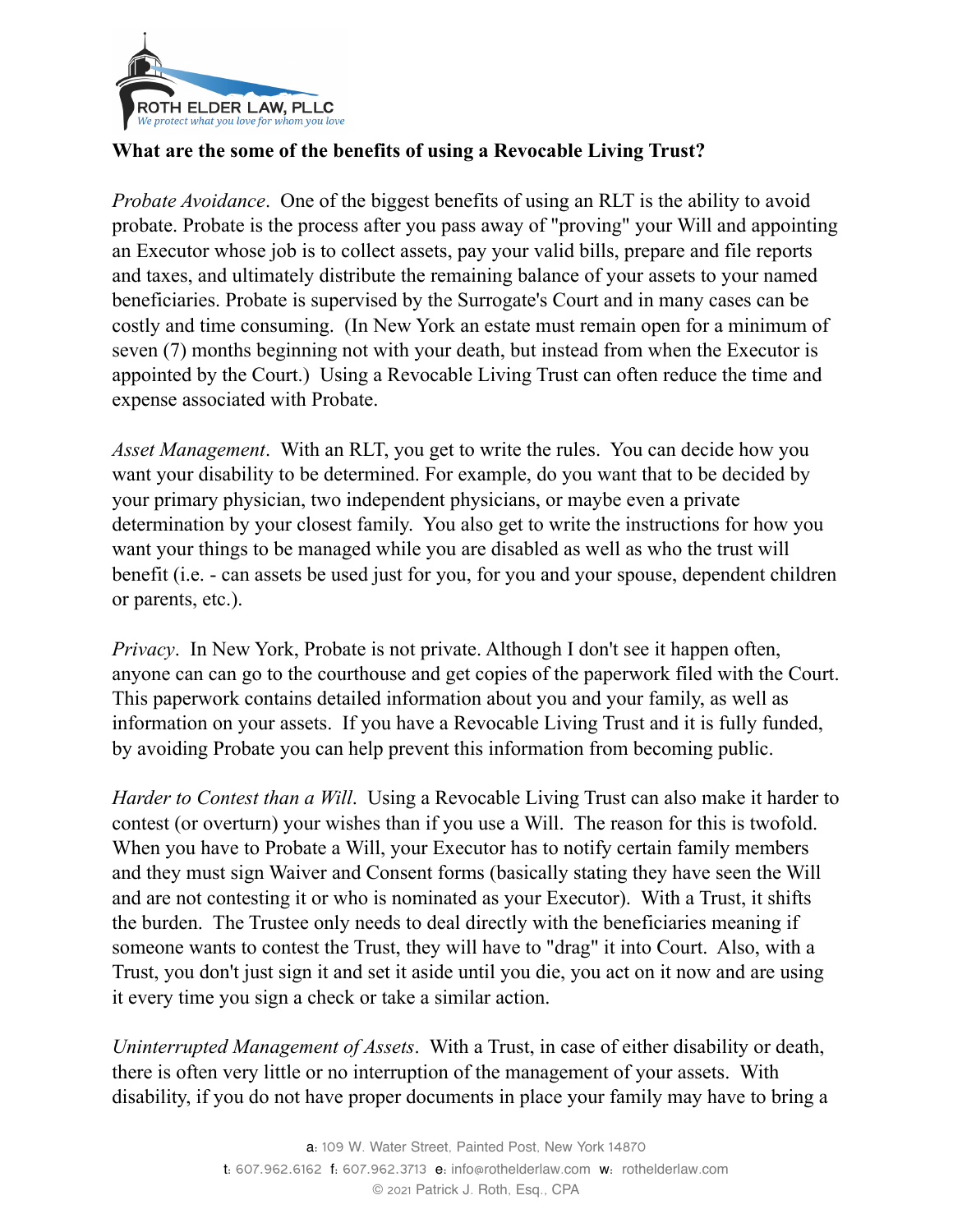

guardianship proceeding to appoint someone to manage your assets if you are not able to yourself. This can often take weeks or longer to get in place. Also, after you pass away, it can often take weeks or longer just to get the Executor appointed so he or she can act. With a Trust depending upon how you set up the trust there may be no delay at all for someone to manage the Trust once you are unable. Even if not set up to have no delay, it often only takes hours to have the Successor Trustee appointed to continue the Trust management.

*No Separate Tax Return Required*. With a Revocable Living Trust, while the Grantor (i.e. you) is living, there is no need for separate tax returns. Any income is simply reported on your personal income tax returns (1040 and NYS IT-201).

*You Can Change It*. With a Revocable Living Trust you can change or amend it any time you like. As long as you are alive and mentally competent you can change your Trust and any of its provisions. You can change the beneficiaries, you can change who the Trustee is, you can basically change anything you want any time you want. You could even revoke (or cancel) the Trust altogether if you wanted to.

*Better Protection than a Power of Attorney*. You may have heard about banks or other financial institutions not accepting a Power of Attorney because of how old it was (or that may have even happened to you). With the Trust, the Trust is the legal owner of the property in it and as such you won't run into that problem. Also, you can be more flexible with a Trust than you can with a Power of Attorney. For example, only the Trustee can sign checks and manage the Trust property. If you start to have diminished mental capacity, a Trust can have provisions that can better protect you than what can be done with a Power of Attorney form.

*Avoid Ancillary Probate*. If you own real estate or assets in more than one state, you may have to do an Ancillary Probate proceeding. You often have to do a normal Probate in the state you reside in and an Ancillary Probate in any other state that you own property in. This generally means additional Court costs and Attorney fees. If you have a Revocable Living Trust, you can avoid probate in all of the states by placing the property in your Trust.

#### **Who Should Consider Using a Revocable Living Trust?**

A Revocable Living Trust is not for everyone as everyone has different goals and desires when it comes to their estate plan. Following however are some of the more common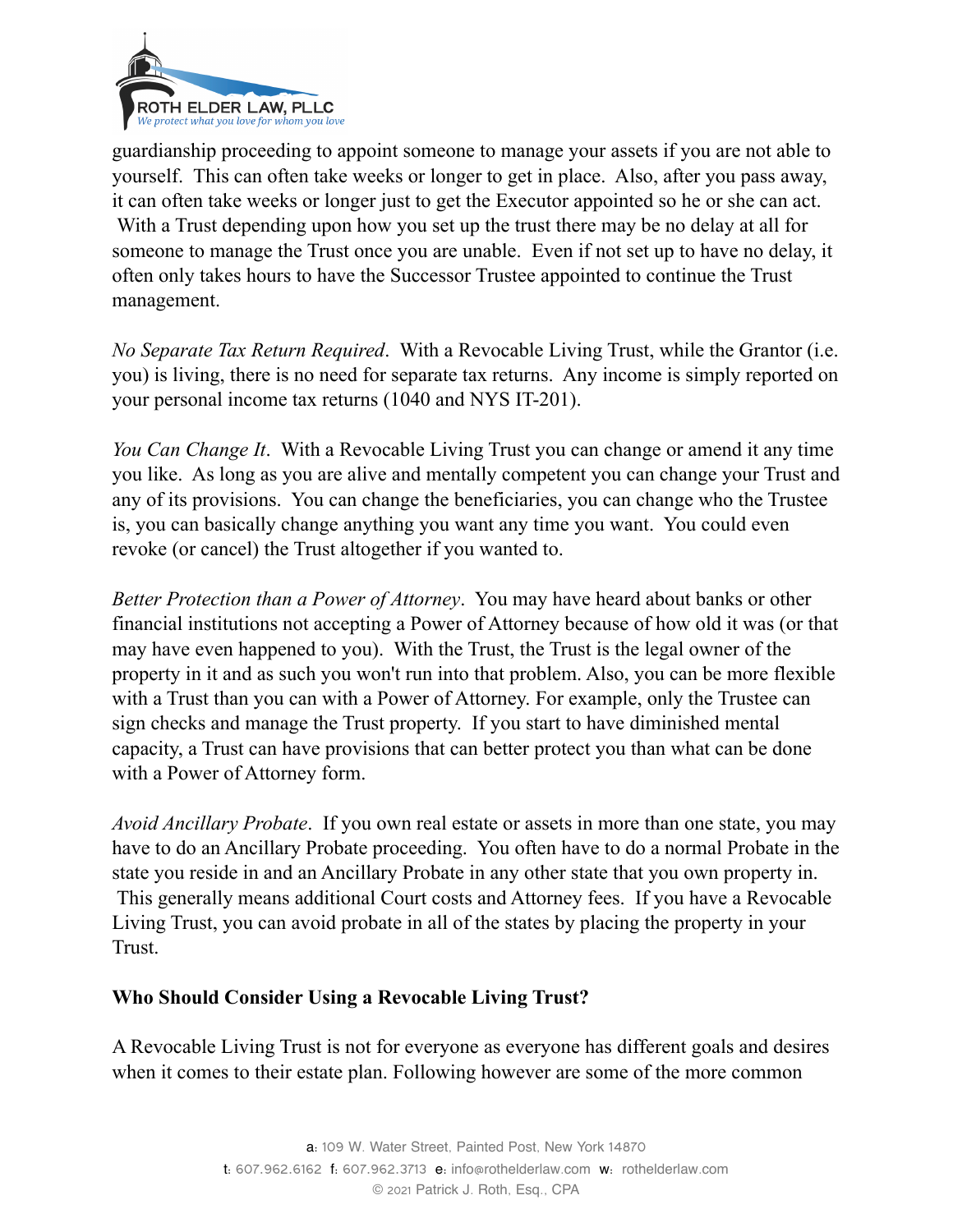

triggers that may lead you to wanting to use a Trust based estate plan rather than a Will based estate plan:

Larger Estates (to reduce time and costs associated with Probate).

If you own property in more than one state (avoid the need for Ancillary Probate).

If you have limited or no immediate family.

If you are treating heirs differently or disinheriting someone.

If you have minor or disabled beneficiaries.

If you are concerned over your privacy (Probate records are public).

If you own illiquid assets or a business.

If you own assets that could fluctuate in value over a short period of time.

If you have a family history of certain diseases (like Alzheimer's or Dementia).

#### **Other Considerations for Revocable Living Trusts**

*Cost*. One of the biggest "knocks" I hear about Trusts is that they cost more. While it is true that the initial cost for a Revocable Living Trust is generally more than that of a Will, that only looks at the upfront cost of the documents. Although the upfront cost is more of an investment, often the overall cost of a Trust is less, because most comparisons don't factor in the higher cost of Probate and administration of an estate after death. At our office we charge half or less to do a Trust administration versus a Probate Administration.

*Funding*. If you set up a Revocable Living Trust, you need to make sure you fund it. Funding is the process of transferring your assets from your name to that of your Trust. A trust only controls what you put into it, so for your Trust to work, you will need to put your assets into it. If you set up a Trust but don't fund it, you won't get most of the benefits that I have mentioned above. Basically if you set up a Trust but don't fund it, you have just paid for a more expensive Will.

*Nursing Home Protection*. A Revocable Living Trust does not provide any asset protection from Nursing Home costs. Because you still have control and full access to